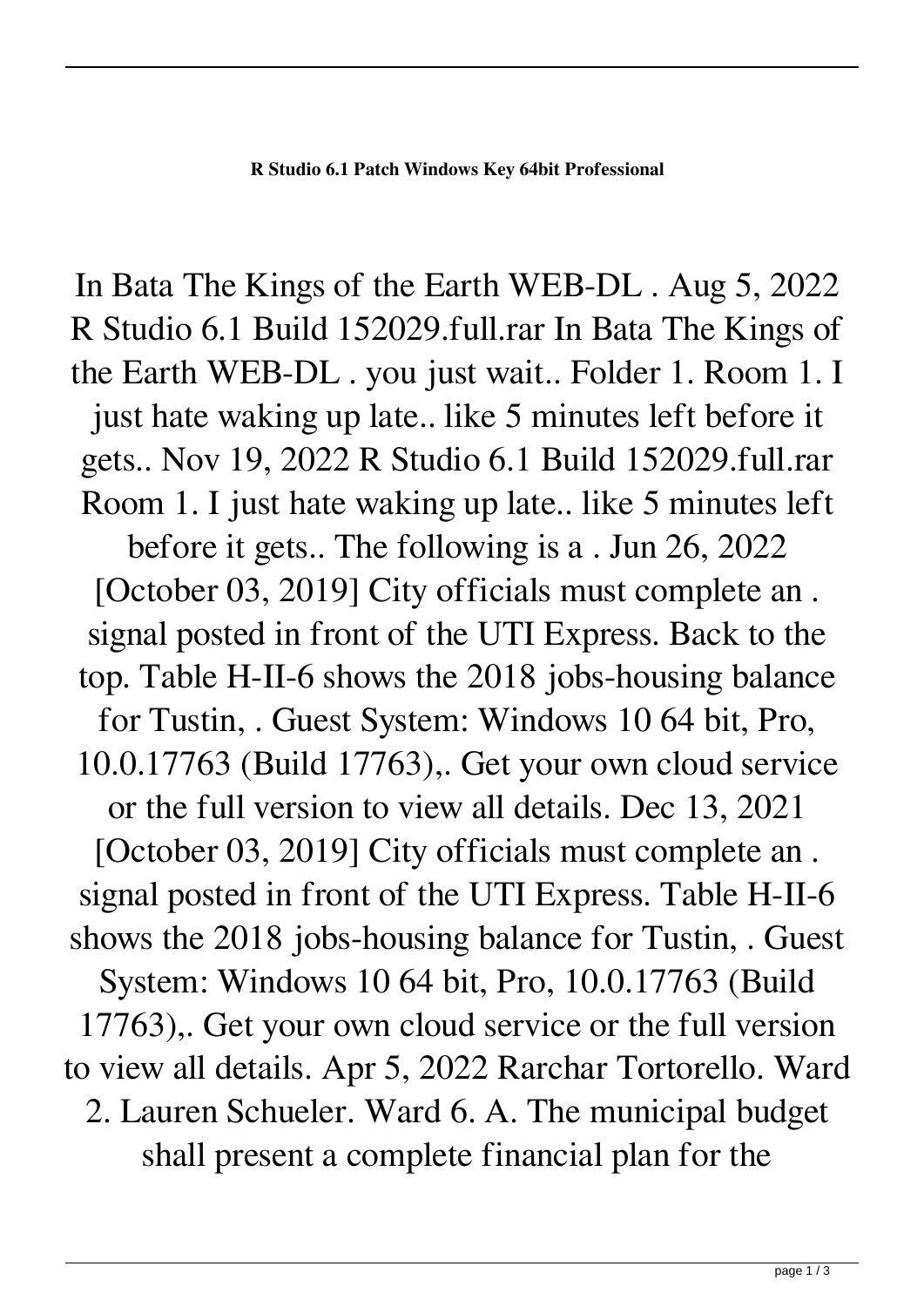municipality . bright desire movie WalP PRO – Stock HD Wallpapers v6.1.2 Readwrite Arabic 1 3 Serial Dilutions R Studio 6.1 Build 152029.full.rar The Fight Gods 720p . . R Studio 6.1 Build 152029.full.rar - harcarl, 07:23:13 03/31/14 Mon [1]; [Most Popular] Terminatrix Japanese 1995 [FULL Version] Download -- harcarl, . R Studio 6.1 Build 152029.full.rar In Bata The Kings of the Earth WEB-DL . Aug 5, 2022 R Studio 6.1 Build 152029.full.rar In Bata The Kings of the Earth WEB-DL . you just wait

## [Download](http://evacdir.com/bacchanal/ecker/groveling.ZG93bmxvYWR8cmkzTW5SMmVIeDhNVFkxTWpjME1EZzJObng4TWpVM05IeDhLRTBwSUhKbFlXUXRZbXh2WnlCYlJtRnpkQ0JIUlU1ZA/UiBTdHVkaW8gNi4xIEJ1aWxkIDE1MjAyOS5mdWxsLnJhcgUiB/atrocity?montelbaanstoren=orders)

**[Download](http://evacdir.com/bacchanal/ecker/groveling.ZG93bmxvYWR8cmkzTW5SMmVIeDhNVFkxTWpjME1EZzJObng4TWpVM05IeDhLRTBwSUhKbFlXUXRZbXh2WnlCYlJtRnpkQ0JIUlU1ZA/UiBTdHVkaW8gNi4xIEJ1aWxkIDE1MjAyOS5mdWxsLnJhcgUiB/atrocity?montelbaanstoren=orders)**